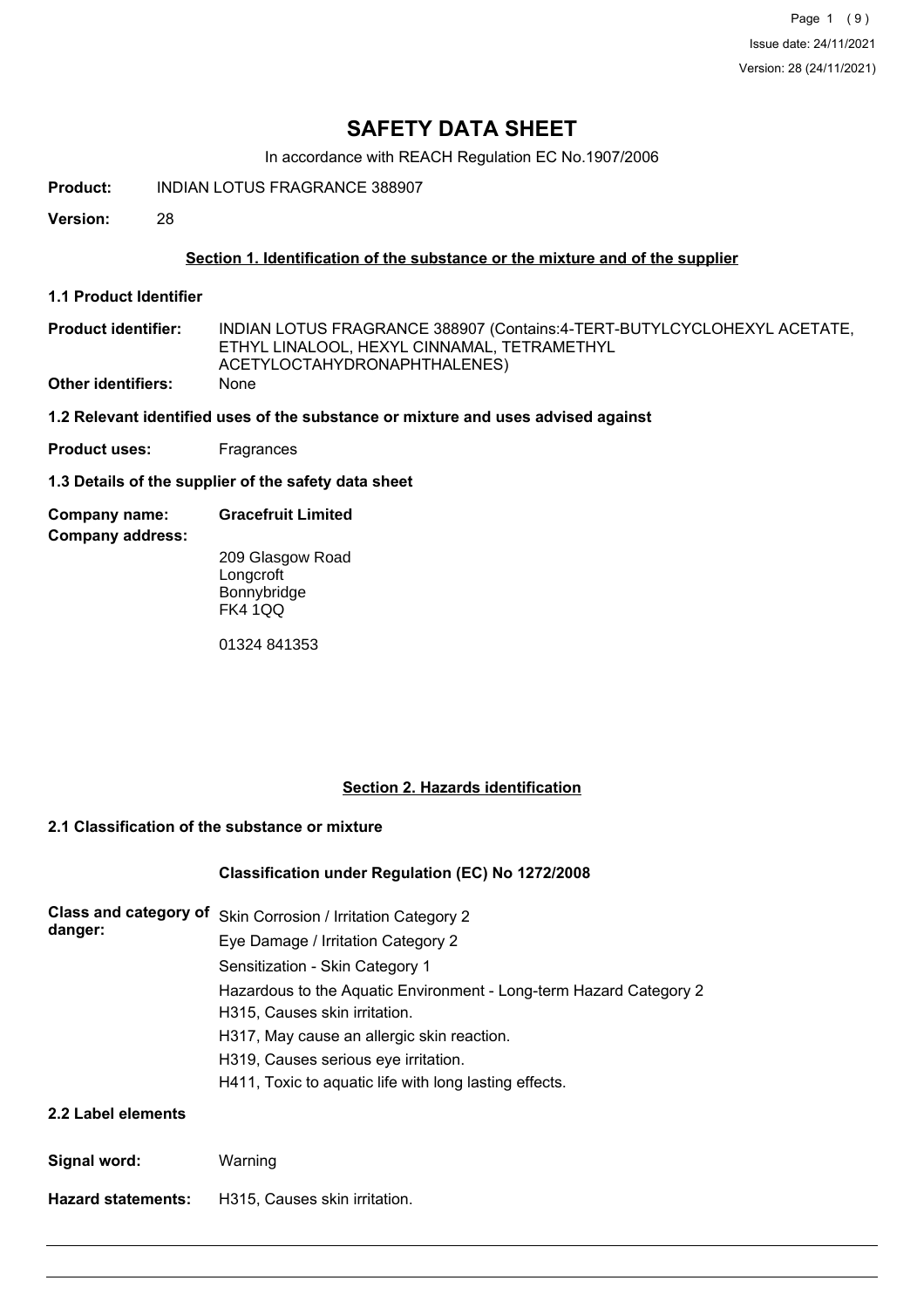Page 2 (9) Issue date: 24/11/2021 Version: 28 (24/11/2021)

# **SAFETY DATA SHEET**

In accordance with REACH Regulation EC No.1907/2006

| <b>Product:</b>              | <b>INDIAN LOTUS FRAGRANCE 388907</b>                                                                                                                                                                                                                                                                                                                                                                                                                                                                                                                                                                                                                                                                                                                                                                                                                                                 |
|------------------------------|--------------------------------------------------------------------------------------------------------------------------------------------------------------------------------------------------------------------------------------------------------------------------------------------------------------------------------------------------------------------------------------------------------------------------------------------------------------------------------------------------------------------------------------------------------------------------------------------------------------------------------------------------------------------------------------------------------------------------------------------------------------------------------------------------------------------------------------------------------------------------------------|
| <b>Version:</b>              | 28                                                                                                                                                                                                                                                                                                                                                                                                                                                                                                                                                                                                                                                                                                                                                                                                                                                                                   |
|                              | H317, May cause an allergic skin reaction.<br>H319, Causes serious eye irritation.<br>H411, Toxic to aquatic life with long lasting effects.                                                                                                                                                                                                                                                                                                                                                                                                                                                                                                                                                                                                                                                                                                                                         |
| Supplemental<br>Information: | EUH208, Contains (ETHOXYMETHYL)CYCLODODECANE, 3-(2H-1,3-BENZODIOXOL-5-YL)<br>-2-METHYLPROPANAL, ALPHA-ISOMETHYL IONONE, CITRONELLOL, COUMARIN,<br>DELTA-DAMASCONE, HELIOTROPINE. May produce an allergic reaction.                                                                                                                                                                                                                                                                                                                                                                                                                                                                                                                                                                                                                                                                   |
| Precautionary<br>statements: | P261, Avoid breathing vapour or dust.<br>P264, Wash hands and other contacted skin thoroughly after handling.<br>P272, Contaminated work clothing should not be allowed out of the workplace.<br>P273, Avoid release to the environment.<br>P280, Wear protective gloves/eye protection/face protection.<br>P302/352, IF ON SKIN: Wash with plenty of soap and water.<br>P305/351/338, IF IN EYES: Rinse cautiously with water for several minutes. Remove contact<br>lenses, if present and easy to do. Continue rinsing.<br>P333/313, If skin irritation or rash occurs: Get medical advice/attention.<br>P337/313, If eye irritation persists: Get medical advice/attention.<br>P362, Take off contaminated clothing and wash before reuse.<br>P391, Collect spillage.<br>P501, Dispose of contents/container to approved disposal site, in accordance with local<br>regulations. |
| Pictograms:                  |                                                                                                                                                                                                                                                                                                                                                                                                                                                                                                                                                                                                                                                                                                                                                                                                                                                                                      |

**Other hazards:** Hydrocarbon Concentration %: 0.488%

## **Section 3. Composition / information on ingredients**

## **3.2 Mixtures**

### **Contains:**

| <b>Name</b>                                                                 | <b>CAS</b>                | <b>EC</b>                                           | <b>REACH Registration</b><br>No. | $\frac{0}{0}$ | <b>Classification for</b><br>(CLP) 1272/2008  |
|-----------------------------------------------------------------------------|---------------------------|-----------------------------------------------------|----------------------------------|---------------|-----------------------------------------------|
| <b>HEXYL CINNAMAL</b>                                                       | 101-86-0                  | 202-983-3                                           |                                  | $5 - 10%$     | ISS 1B-EH A1-EH C2:<br>H317-H400-H411.-       |
| <b>ITETRAMETHYL</b><br>IACETYLOCTAHYDRON 68155-66-8.<br><b>IAPHTHALENES</b> | 54464-57-2.<br>68155-67-9 | 259-174-3.<br>268-978-3.<br>268-979-9.<br>915-730-3 | 01-2119489989-04-xxxx            | 5-<10%        | <b>SCI 2-SS 1B-EH C1:</b><br>H315-H317-H410.- |
| <b>IETHYL LINALOOL</b>                                                      | 10339-55-6                | 233-732-6                                           | 01-2119969272-32-xxxx            | $5 - 10%$     | <b>SCI 2-EDI 2-SS 1B:</b><br>H315-H317-H319.- |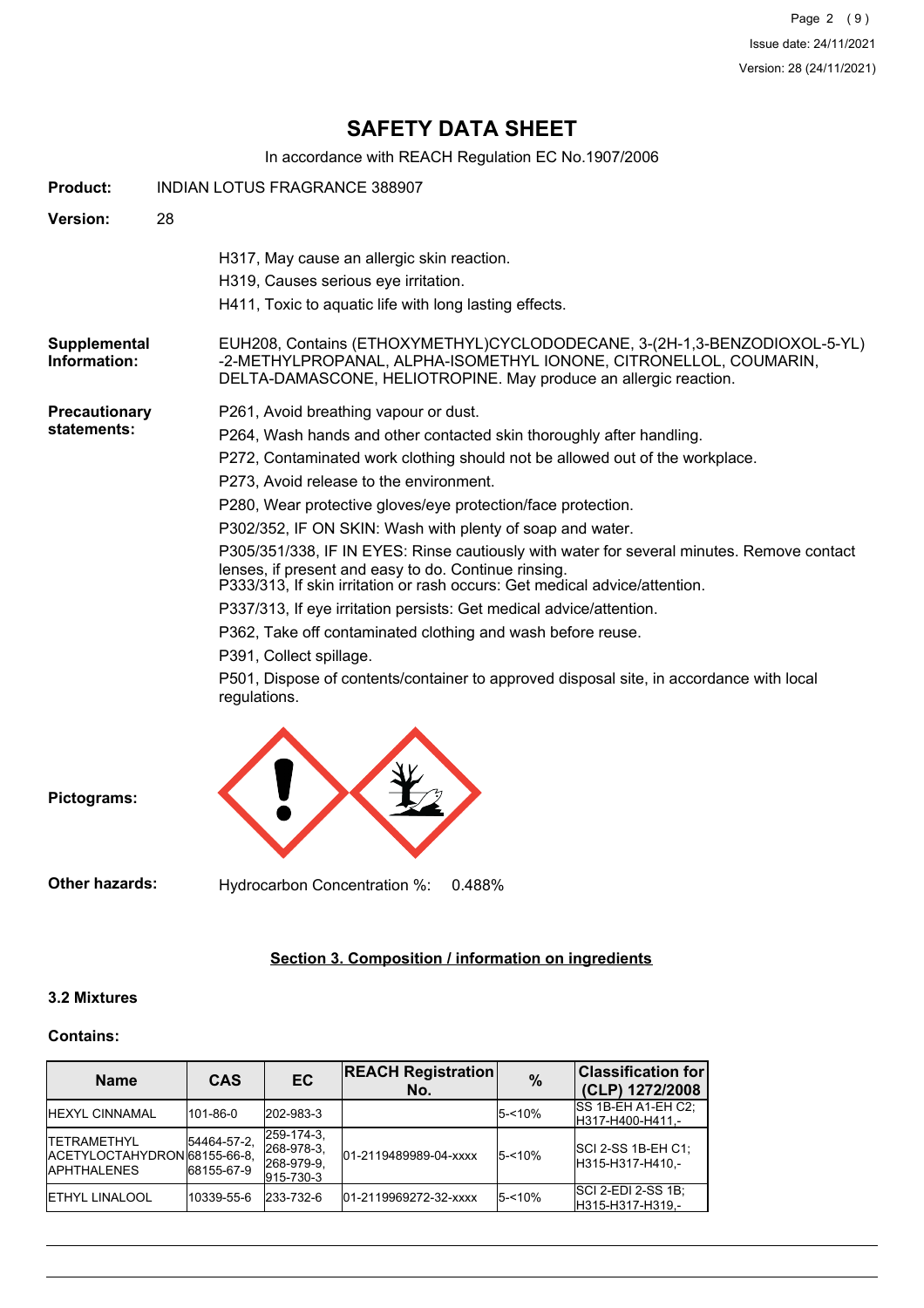Page 3 (9) Issue date: 24/11/2021 Version: 28 (24/11/2021)

# **SAFETY DATA SHEET**

In accordance with REACH Regulation EC No.1907/2006

## **Product:** INDIAN LOTUS FRAGRANCE 388907

#### **Version:** 28

| 4-TERT-<br><b>IBUTYLCYCLOHEXYL</b><br><b>ACETATE</b>                                              | 32210-23-4                            | 250-954-9 | 01-2119976286-24-xxxx | 5-<10%      | SS 1B;H317,-                                                |
|---------------------------------------------------------------------------------------------------|---------------------------------------|-----------|-----------------------|-------------|-------------------------------------------------------------|
| $1,3,4,6,7,8-$<br><b>I</b> HEXAHYDRO-<br>[4,6,6,7,8,8]<br><b>HEXAMETHYLINDENO</b><br>IS.6-CIPYRAN | 1222-05-5                             | 214-946-9 | 01-2119488227-29-xxxx | $5 - 10%$   | EH A1-EH C1;H410,-                                          |
| <b>ITETRAHYDRO-</b><br>IMFTHYI-<br>(METHYLPROPYL)-<br><b>IPYRAN-4-OL</b>                          | 63500-71-0                            | 405-040-6 | 01-0000015458-64-xxxx | $1 - 5%$    | EDI 2:H319.-                                                |
| (ETHOXYMETHYL)<br><b>CYCLODODECANE</b>                                                            | 58567-11-6                            | 261-332-1 | 01-2119971571-34      | $1 - 5%$    | SCI 2-SS 1B-EH C2;<br>H315-H317-H411.-                      |
| <b>ETHYL</b><br><b>ITRIMETHYLCYCLOPE</b><br><b>INTENE BUTENOL</b>                                 | 106185-75-5. 701-122-3.<br>28219-61-6 | 248-908-8 | 01-2119529224-45-xxxx | $1 - 5%$    | EDI 2-EH C2:H319-<br>H411.-                                 |
| $3-(2H-1,3-$<br>BENZODIOXOL-5-YL)<br>-2-METHYLPROPANAL                                            | 1205-17-0                             | 214-881-6 | 01-2120740119-58-xxxx | $0.1 - 1\%$ | SS 1B-REP 2-EH C2;<br>H317-H361-H411.-                      |
| <b>ICOUMARIN</b>                                                                                  | 91-64-5                               | 202-086-7 |                       | $0.1 - 1\%$ | ATO 4-SS 1B; H302-<br>H317.-                                |
| <b>HELIOTROPINE</b>                                                                               | 120-57-0                              | 204-409-7 |                       | $0.1 - 1\%$ | SS 1B;H317,-                                                |
| <b>I</b> ALPHA-ISOMETHYL<br><b>IIONONE</b>                                                        | 127-51-5                              | 204-846-3 |                       | $0.1 - 1\%$ | SS 1B-EH C2:H317-<br>H411.-                                 |
| <b>ICITRONELLOL</b>                                                                               | 106-22-9                              | 203-375-0 | 01-2119453995-23-xxxx | $0.1 - 1\%$ | <b>SCI 2-EDI 2-SS 1B;</b><br>H315-H317-H319.-               |
| ALPHA-CEDRENE                                                                                     | 469-61-4                              | 207-418-4 |                       | $0.1 - 1\%$ | AH 1-EH A1-EH C1;<br>H304-H410.-                            |
| <b>IDELTA-DAMASCONE</b>                                                                           | 57378-68-4                            | 260-709-8 |                       | $< 0.1\%$   | ATO 4-SCI 2-SS 1A-<br>EH A1-EH C1:H302-<br>H315-H317-H410,- |

#### **Substances with Community workplace exposure limits:**

| <b>Name</b>               | CAS     | — с<br>cu, | %       |
|---------------------------|---------|------------|---------|
| <b>IDIETHYL PHTHALATE</b> | 84-66-2 | 201-550-6  | 20-<50% |

**Substances that are persistent, bioaccumulative and toxic or very persistent and very bioaccumulative, greater than 0.1%:**

Not Applicable

### **Section 4. First-aid measures**

#### **4.1 Description of first aid measures**

IF ON SKIN: Wash with plenty of soap and water.

IF IN EYES: Rinse cautiously with water for several minutes. Remove contact lenses, if present and easy to do. Continue rinsing.

## **4.2 Most important symptoms and effects, both acute and delayed**

Causes skin irritation.

May cause an allergic skin reaction.

Causes serious eye irritation.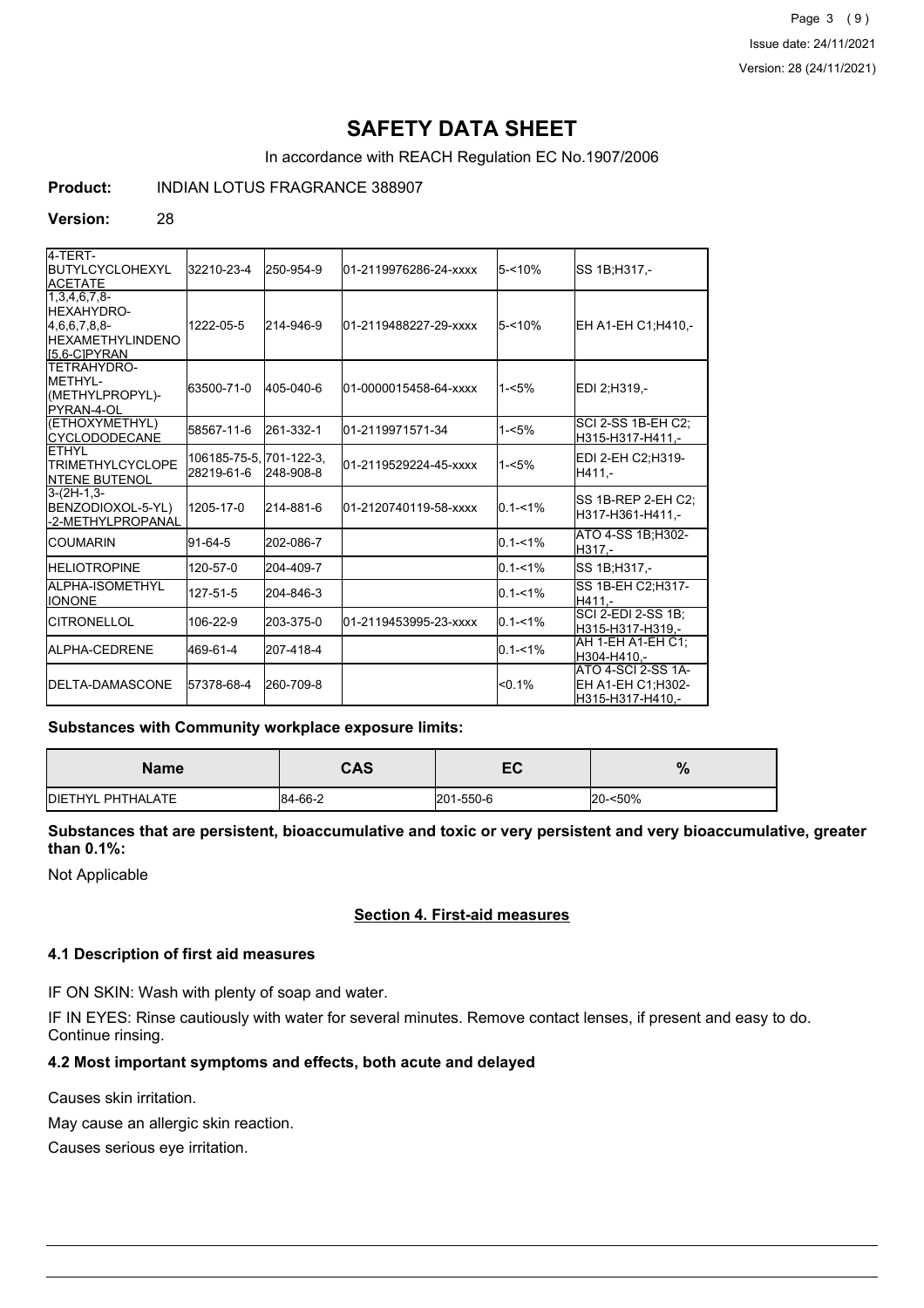Page 4 (9) Issue date: 24/11/2021 Version: 28 (24/11/2021)

# **SAFETY DATA SHEET**

In accordance with REACH Regulation EC No.1907/2006

**Product:** INDIAN LOTUS FRAGRANCE 388907

**Version:** 28

## **4.3 Indication of any immediate medical attention and special treatment needed**

None expected, see Section 4.1 for further information.

### **SECTION 5: Firefighting measures**

#### **5.1 Extinguishing media**

Suitable media: Carbon dioxide, Dry chemical, Foam.

#### **5.2 Special hazards arising from the substance or mixture**

In case of fire, may be liberated: Carbon monoxide, Unidentified organic compounds.

#### **5.3 Advice for fire fighters:**

In case of insufficient ventilation, wear suitable respiratory equipment.

### **Section 6. Accidental release measures**

#### **6.1 Personal precautions, protective equipment and emergency procedures:**

Avoid inhalation. Avoid contact with skin and eyes. See protective measures under Section 7 and 8.

#### **6.2 Environmental precautions:**

Keep away from drains, surface and ground water, and soil.

#### **6.3 Methods and material for containment and cleaning up:**

Remove ignition sources. Provide adequate ventilation. Avoid excessive inhalation of vapours. Contain spillage immediately by use of sand or inert powder. Dispose of according to local regulations.

## **6.4 Reference to other sections:**

Also refer to sections 8 and 13.

### **Section 7. Handling and storage**

### **7.1 Precautions for safe handling:**

Keep away from heat, sparks, open flames and hot surfaces. - No smoking. Use personal protective equipment as required. Use in accordance with good manufacturing and industrial hygiene practices. Use in areas with adequate ventilation Do not eat, drink or smoke when using this product.

## **7.2 Conditions for safe storage, including any incompatibilities:**

Store in a well-ventilated place. Keep container tightly closed. Keep cool. Ground/bond container and receiving equipment. Use explosion-proof electrical, ventilating and lighting equipment. Use only non-sparking tools. Take precautionary measures against static discharge.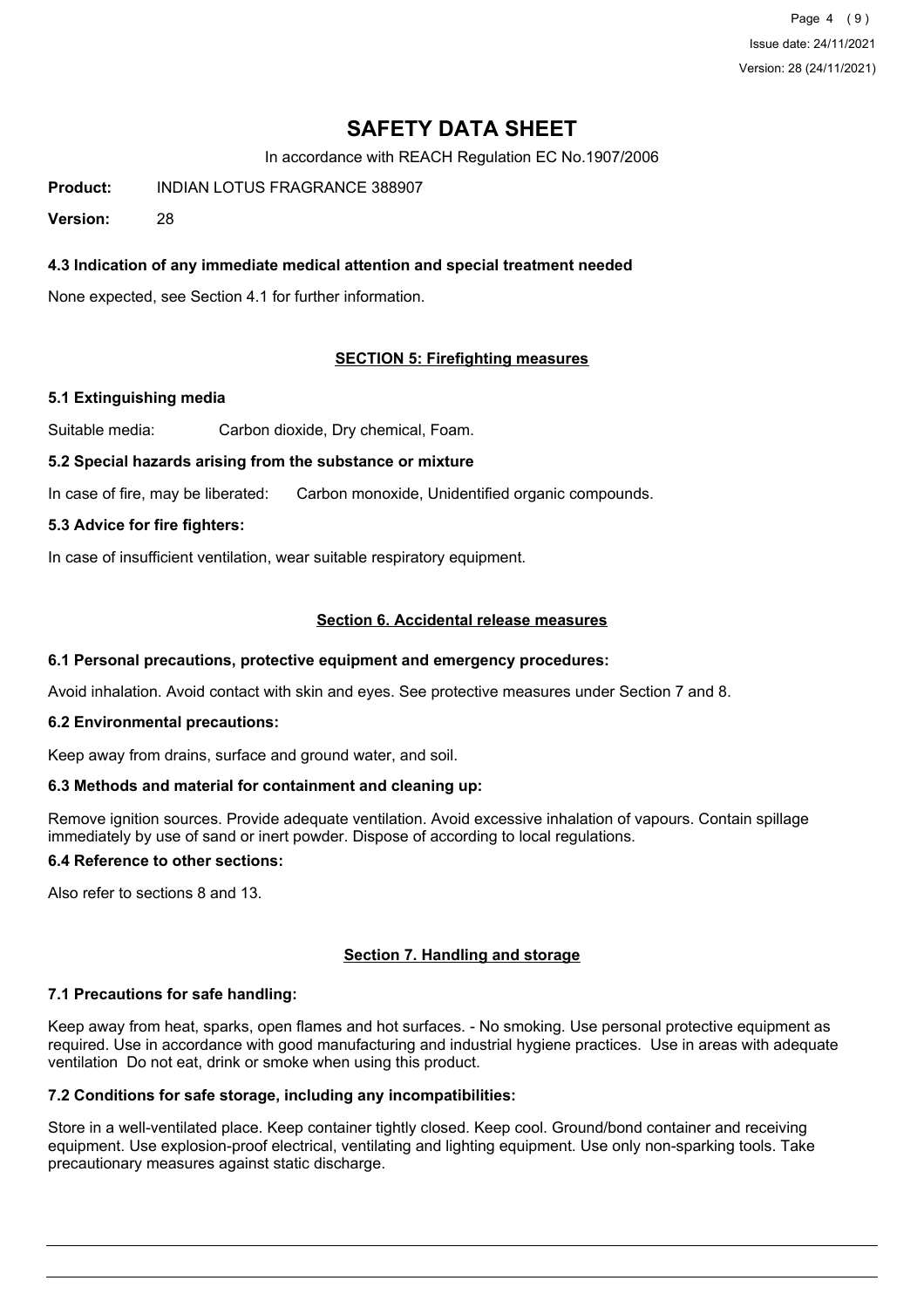Page 5 (9) Issue date: 24/11/2021 Version: 28 (24/11/2021)

# **SAFETY DATA SHEET**

In accordance with REACH Regulation EC No.1907/2006

**Product:** INDIAN LOTUS FRAGRANCE 388907

**Version:** 28

### **7.3 Specific end use(s):**

Fragrances: Use in accordance with good manufacturing and industrial hygiene practices.

## **Section 8. Exposure controls/personal protection**

### **8.1 Control parameters**

Workplace exposure limits:

| Ingredient               | <b>CAS</b> | EC.               | <b>Description</b>                                       | Value |
|--------------------------|------------|-------------------|----------------------------------------------------------|-------|
| <b>DIETHYL PHTHALATE</b> | 84-66-2    | $ 201 - 550 - 6 $ | Long-term exposure limit (8-hour<br>TWA) (mg/m3)         |       |
|                          |            |                   | Short-term exposure limit (15-<br>$ $ minute $ $ (mg/m3) | 10    |

## **8.2 Exposure Controls**

### **Eye / Skin Protection**

Wear protective gloves/eye protection/face protection

### **Respiratory Protection**

Ensure adequate and ongoing ventilation is maintained in order to prevent build up of excessive vapour and to ensure occupational exposure limits are adhered to. If appropriate, and depending on your patterns and volumes of use, the following engineering controls may be required as additional protective measures: a) Isolate mixing rooms and other areas where this material is used or openly handled. Maintain these areas under negative air pressure relative to the rest of the plant. b) Employ the use of Personal protective equipment - an approved, properly fitted respirator with organic vapour cartridges or canisters and particulate filters. c) Use local exhaust ventilation around open tanks and other open sources of potential exposures in order to avoid excessive inhalation, including places where this material is openly weighed or measured. In addition, use general dilution ventilation of the work area to eliminate or reduce possible worker exposures. d) Use closed systems for transferring and processing this material.

Also refer to Sections 2 and 7.

### **Section 9. Physical and chemical properties**

### **9.1 Information on basic physical and chemical properties**

| Appearance:                                   | Clear pale yellow liquid                     |
|-----------------------------------------------|----------------------------------------------|
| Odour:                                        | Not determined                               |
| <b>Odour threshold:</b>                       | Not determined                               |
| pH:                                           | Not determined                               |
| Melting point / freezing point:               | Not determined                               |
| Initial boiling point / range:                | Not determined                               |
| Flash point:                                  | $>$ 100 °C                                   |
| <b>Evaporation rate:</b>                      | Not determined                               |
| Flammability (solid, gas):                    | Not determined                               |
| Upper/lower flammability or explosive limits: | Product does not present an explosion hazard |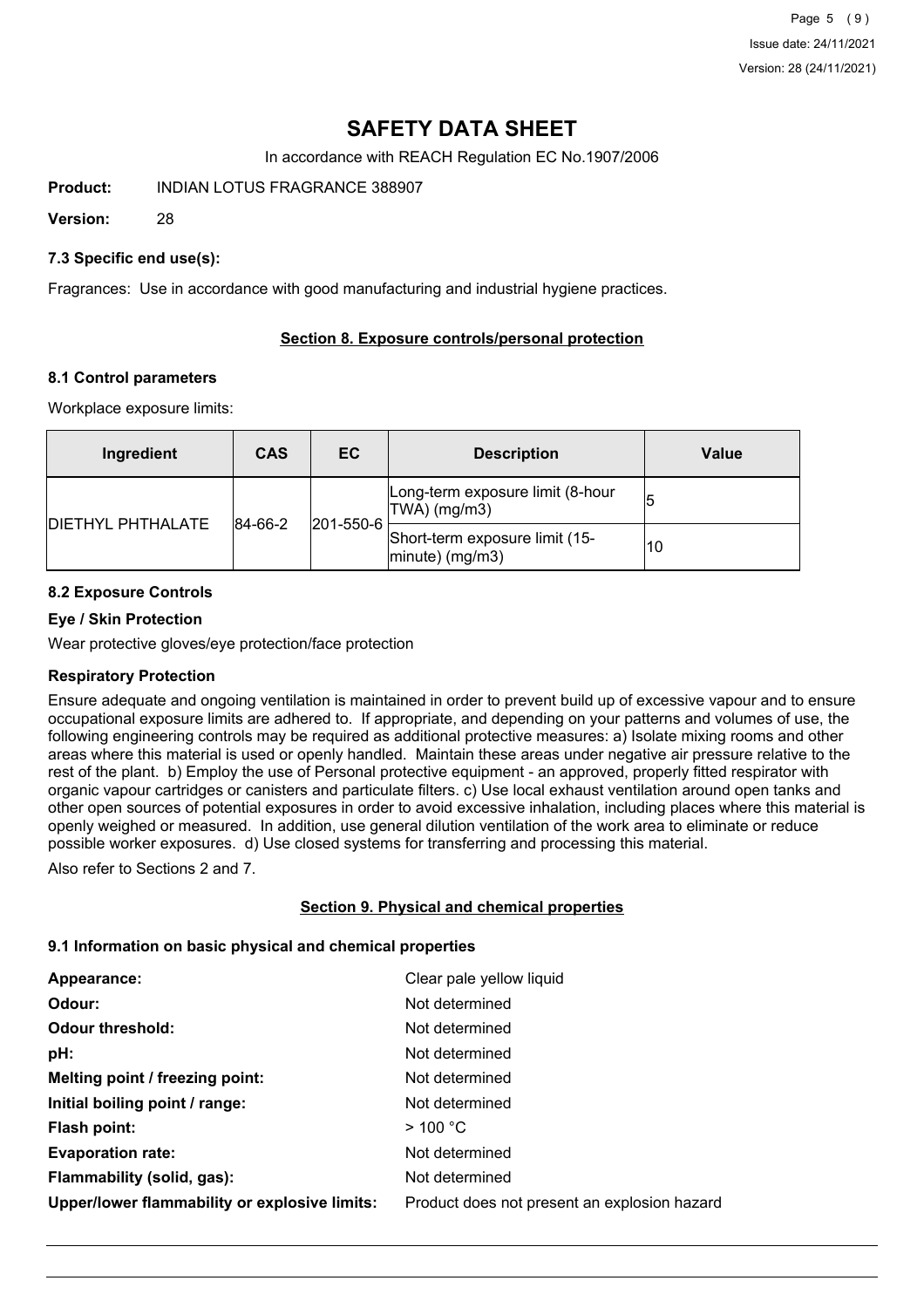Page 6 (9) Issue date: 24/11/2021 Version: 28 (24/11/2021)

# **SAFETY DATA SHEET**

In accordance with REACH Regulation EC No.1907/2006

**Product:** INDIAN LOTUS FRAGRANCE 388907

**Version:** 28

| Vapour pressure:                        | 0.02170045 mmHg |
|-----------------------------------------|-----------------|
| Vapour density:                         | Not determined  |
| <b>Relative density:</b>                | 1.0210          |
| Solubility(ies):                        | Not determined  |
| Partition coefficient: n-octanol/water: | Not determined  |
| <b>Auto-ignition temperature:</b>       | Not determined  |
| <b>Decomposition temperature:</b>       | Not determined  |
| <b>Viscosity:</b>                       | Not determined  |
| <b>Explosive properties:</b>            | Not expected    |
| <b>Oxidising properties:</b>            | Not expected    |

**9.2 Other information:** None available

### **Section 10. Stability and reactivity**

### **10.1 Reactivity:**

Presents no significant reactivity hazard, by itself or in contact with water.

#### **10.2 Chemical stability:**

Good stability under normal storage conditions.

### **10.3 Possibility of hazardous reactions:**

Not expected under normal conditions of use.

## **10.4 Conditions to avoid:**

Avoid extreme heat.

### **10.5 Incompatible materials:**

Avoid contact with strong acids, alkalis or oxidising agents.

### **10.6 Hazardous decomposition products:**

Not expected.

### **Section 11. Toxicological information**

### **11.1 Information on toxicological effects**

This mixture has not been tested as a whole for health effects. The health effects have been calculated using the methods outlined in Regulation (EC) No 1272/2008 (CLP).

| <b>Acute Toxicity:</b>             | Based on available data the classification criteria are not met. |  |  |
|------------------------------------|------------------------------------------------------------------|--|--|
| <b>Acute Toxicity Oral</b>         | >5000                                                            |  |  |
| <b>Acute Toxicity Dermal</b>       | Not Applicable                                                   |  |  |
| <b>Acute Toxicity Inhalation</b>   | Not Available                                                    |  |  |
| <b>Skin corrosion/irritation:</b>  | Skin Corrosion / Irritation Category 2                           |  |  |
| Serious eye damage/irritation:     | Eye Damage / Irritation Category 2                               |  |  |
| Respiratory or skin sensitisation: | Sensitization - Skin Category 1                                  |  |  |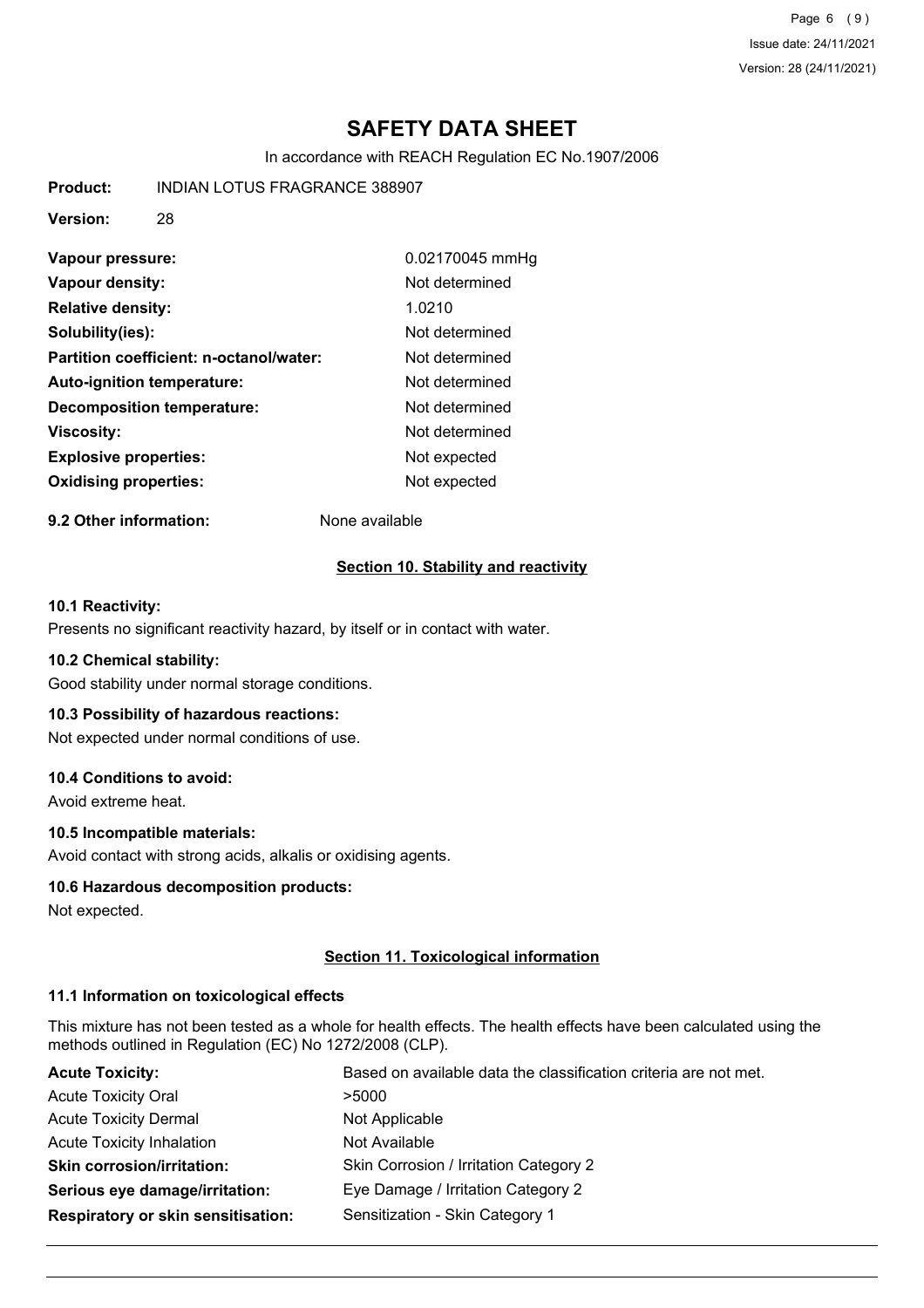# **SAFETY DATA SHEET**

In accordance with REACH Regulation EC No.1907/2006

**Product:** INDIAN LOTUS FRAGRANCE 388907

**Version:** 28

| Germ cell mutagenicity:        | Based on available data the classification criteria are not met. |
|--------------------------------|------------------------------------------------------------------|
| Carcinogenicity:               | Based on available data the classification criteria are not met. |
| <b>Reproductive toxicity:</b>  | Based on available data the classification criteria are not met. |
| <b>STOT-single exposure:</b>   | Based on available data the classification criteria are not met. |
| <b>STOT-repeated exposure:</b> | Based on available data the classification criteria are not met. |
| <b>Aspiration hazard:</b>      | Based on available data the classification criteria are not met. |

#### **Information about hazardous ingredients in the mixture**

Not Applicable

Refer to Sections 2 and 3 for additional information.

## **Section 12. Ecological information**

#### **12.1 Toxicity:**

Toxic to aquatic life with long lasting effects.

| 12.2 Persistence and degradability:                                      | Not available |
|--------------------------------------------------------------------------|---------------|
| 12.3 Bioaccumulative potential:                                          | Not available |
| 12.4 Mobility in soil:                                                   | Not available |
| 12.5 Results of PBT and vPvB assessment:                                 |               |
| This substance does not meet the PBT/vPvB criteria of REACH, annex XIII. |               |
| 12.6 Other adverse effects:                                              | Not available |
|                                                                          |               |

## **Section 13. Disposal considerations**

#### **13.1 Waste treatment methods:**

Dispose of in accordance with local regulations. Avoid disposing into drainage systems and into the environment. Empty containers should be taken to an approved waste handling site for recycling or disposal.

#### **Section 14. Transport information**

| 14.1 UN number:                    | UN3082                                                                                                                                                                        |
|------------------------------------|-------------------------------------------------------------------------------------------------------------------------------------------------------------------------------|
| 14.2 UN Proper Shipping Name:      | ENVIRONMENTALLY HAZARDOUS SUBSTANCE, LIQUID, N.O.S.<br>-3,4,6,7,8 (TETRAMETHYL ACETYLOCTAHYDRONAPHTHALENES, 1,3,4,6,7,<br>HEXAHYDRO-4,6,6,7,8,8-HEXAMETHYLINDENO[5,6-C]PYRAN) |
| 14.3 Transport hazard class(es):   | 9                                                                                                                                                                             |
| <b>Sub Risk:</b>                   |                                                                                                                                                                               |
| 14.4. Packing Group:               | Ш                                                                                                                                                                             |
| <b>14.5 Environmental hazards:</b> | This is an environmentally hazardous substance.                                                                                                                               |
| 14.6 Special precautions for user: | None additional                                                                                                                                                               |
|                                    | 14.7 Transport in bulk according to Annex II of MARPOL73/78 and the IBC Code:                                                                                                 |
| Not opplicable                     |                                                                                                                                                                               |

Not applicable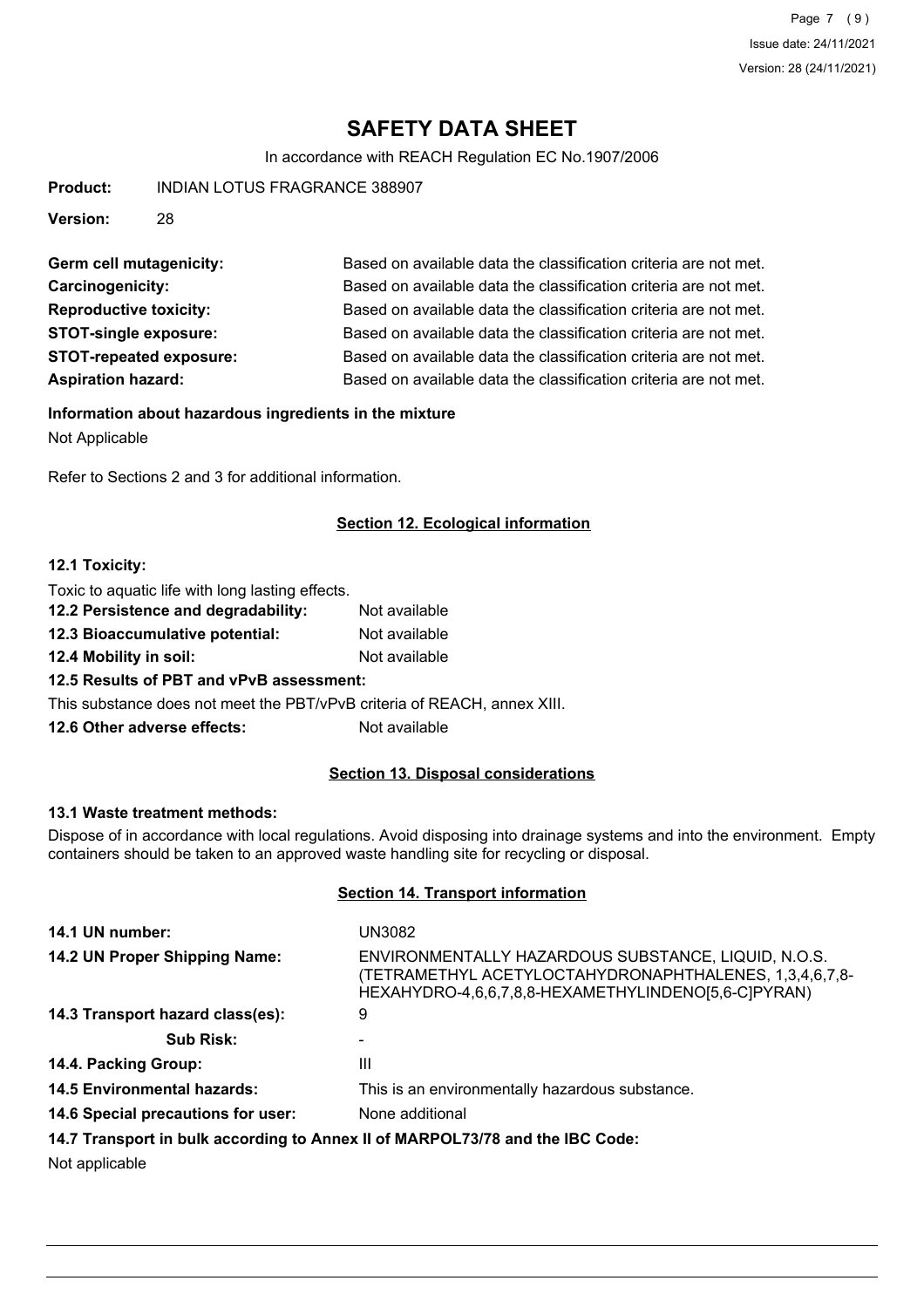Page 8 (9) Issue date: 24/11/2021 Version: 28 (24/11/2021)

## **SAFETY DATA SHEET**

In accordance with REACH Regulation EC No.1907/2006

**Product:** INDIAN LOTUS FRAGRANCE 388907

**Version:** 28

## **Section 15. Regulatory information**

## **15.1 Safety, health and environmental regulations/legislation specific for the substance or mixture** None additional

## **15.2 Chemical Safety Assessment**

A Chemical Safety Assessment has not been carried out for this product.

## **Section 16. Other information**

| <b>Concentration % Limits:</b>  | EH C2=14.17% EH C3=1.42% EH C4=87.89% SCI 2=57.14% EDI 2=86.<br>36% SS 1=12.50% EDI 2A=86.36% |
|---------------------------------|-----------------------------------------------------------------------------------------------|
| <b>Total Fractional Values:</b> | EH C2=7.06 EH C3=70.58 EH C4=1.14 SCI 2=1.75 EDI 2=1.16 SS 1=8.00<br>EDI 2A=1.16              |

## **Key to revisions:**

Information about hazardous ingredients in the mixture SECTION 3: Composition/information on ingredients Workplace exposure limits

### **Key to abbreviations:**

| <b>Abbreviation</b> | <b>Meaning</b>                                                            |
|---------------------|---------------------------------------------------------------------------|
| AH <sub>1</sub>     | <b>Aspiration Hazard Category 1</b>                                       |
| ATO 4               | Acute Toxicity - Oral Category 4                                          |
| EDI <sub>2</sub>    | Eye Damage / Irritation Category 2                                        |
| EH A1               | Hazardous to the Aquatic Environment - Acute Hazard Category 1            |
| EH <sub>C1</sub>    | Hazardous to the Aquatic Environment - Long-term Hazard Category 1        |
| EH <sub>C2</sub>    | Hazardous to the Aquatic Environment - Long-term Hazard Category 2        |
| H302                | Harmful if swallowed.                                                     |
| H304                | May be fatal if swallowed and enters airways.                             |
| H315                | Causes skin irritation.                                                   |
| H317                | May cause an allergic skin reaction.                                      |
| H319                | Causes serious eye irritation.                                            |
| H361                | Suspected of damaging fertility or the unborn child.                      |
| H400                | Very toxic to aquatic life.                                               |
| H410                | Very toxic to aquatic life with long lasting effects.                     |
| H411                | Toxic to aquatic life with long lasting effects.                          |
| P202                | Do not handle until all safety precautions have been read and understood. |
| P261                | Avoid breathing vapour or dust.                                           |
| P264                | Wash hands and other contacted skin thoroughly after handling.            |
| P270                | Do not eat, drink or smoke when using this product.                       |
| P272                | Contaminated work clothing should not be allowed out of the workplace.    |
| P273                | Avoid release to the environment.                                         |
| P280                | Wear protective gloves/eye protection/face protection.                    |